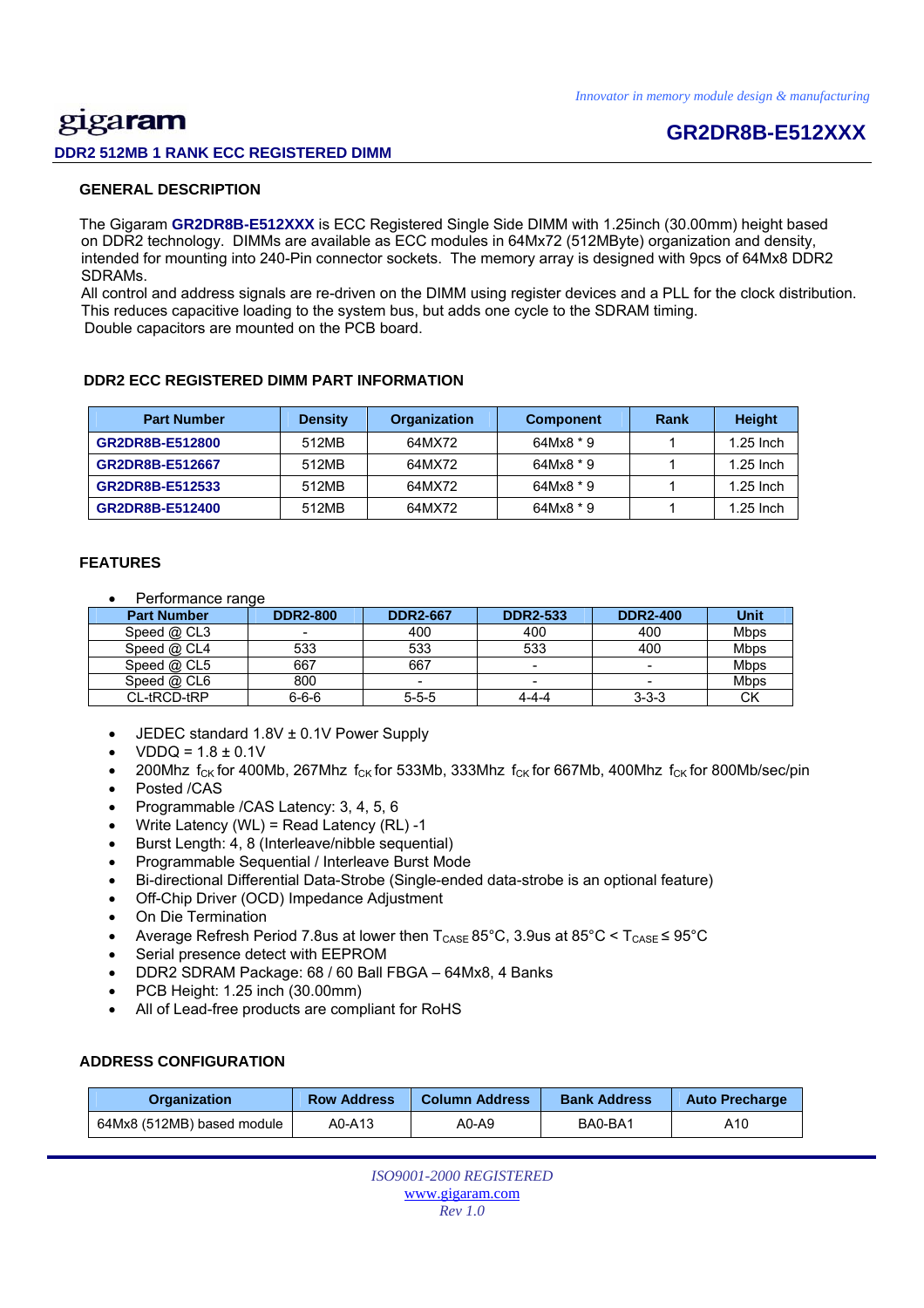# **GR2DR8B-E512XXX**

### **DDR2 512MB 1 RANK ECC REGISTERED DIMM**

### **PIN CONFIGURATIONS (Front Side/ Back Side)**

| Pin                     | <b>FRONT</b>                  | Pin                    | <b>BACK</b>           | Pin              | <b>FRONT</b>       | Pin              | <b>BACK</b>                 |
|-------------------------|-------------------------------|------------------------|-----------------------|------------------|--------------------|------------------|-----------------------------|
| 1                       | <b>VREF</b>                   | 121                    | <b>VSS</b>            | 62               | <b>VDDQ</b>        | 182              | A <sub>3</sub>              |
| $\overline{\mathbf{c}}$ | <b>VSS</b>                    | 122                    | DQ4                   | 63               | A <sub>2</sub>     | 183              | A <sub>1</sub>              |
| 3                       | DQ0                           | 123                    | DQ5                   | 64               | VDD                | 184              | VDD                         |
| 4                       | DQ1                           | 124                    | <b>VSS</b>            |                  | <b>KEY</b>         |                  | <b>KEY</b>                  |
| 5                       | <b>VSS</b>                    | 125                    | DM0 / DQS9            | 65               | <b>VSS</b>         | 185              | /CK0                        |
| 6                       | /DQS0                         | 126                    | /DQS9                 | 66               | <b>VSS</b>         | 186              | CKO                         |
| 7                       | DQS0                          | 127                    | <b>VSS</b>            | 67               | VDD                | 187              | <b>VDD</b>                  |
| 8                       | <b>VSS</b>                    | 128                    | DQ6                   | 68               | $\overline{NC}$    | 188              | A <sub>0</sub>              |
| 9                       | DQ <sub>2</sub>               | 129                    | DQ7                   | 69               | VDD                | 189              | VDD                         |
| 10                      | DQ3                           | 130                    | <b>VSS</b>            | 70               | A10/AP             | 190              | BA1                         |
| 11                      | <b>VSS</b>                    | 131                    | <b>DQ12</b>           | 71               | BA0                | 191              | VDDQ                        |
| $\overline{12}$         | DQ8                           | $\overline{132}$       | DQ13                  | $\overline{72}$  | VDDQ               | 192              | /RAS                        |
| 13                      | DQ9                           | 133                    | <b>VSS</b>            | 73               | <b>WE</b>          | 193              | /CS0                        |
| 14                      | <b>VSS</b>                    | 134                    | DM1/DQS10             | 74               | /CAS               | 194              | <b>VDDQ</b>                 |
| 15                      | /DQS1                         | 135                    | /DQS10                | 75               | VDDQ               | 195              | ODT0                        |
| 16                      | DQS1                          | 136                    | <b>VSS</b>            | 76               | <b>VSS</b>         | 196              | A13                         |
| 17                      | <b>VSS</b>                    | $\frac{1}{137}$        | $\overline{NC}$       | 77               | ODT <sub>1</sub>   | 197              | <b>VDD</b>                  |
| 18                      | /RESET                        | 138                    | NC                    | 78               | VDDQ               | 198              | <b>VSS</b>                  |
| 19                      | <b>NC</b>                     | 139                    | <b>VSS</b>            | 79               | <b>VSS</b>         | 199              | DQ36                        |
| 20                      | <b>VSS</b>                    | 140                    | DQ14                  | 80               | DQ32               | 200              | DQ37                        |
| 21                      | DQ10                          | 141                    | DQ15                  | 81               | DQ33               | 201              | <b>VSS</b>                  |
| $\overline{22}$         | <b>DQ11</b>                   | $\overline{142}$       | <b>VSS</b>            | $\overline{82}$  | <b>VSS</b>         | $\overline{202}$ | DQ38                        |
| 23                      | <b>VSS</b>                    | 143                    | DQ20                  | 83               | /DQS4              | 203              | DQ39                        |
| 24                      | DQ16                          | 144                    | DQ21                  | 84               | DQS4               | 204              | <b>VSS</b>                  |
| 25                      | <b>DQ17</b>                   | 145                    | <b>VSS</b>            | 85               | <b>VSS</b>         | 205              | DQ38                        |
| 26                      | <b>VSS</b>                    | 146                    | <b>DM2 / DQS11</b>    | 86               | <b>DQ34</b>        | 206              | DQ39                        |
| 27                      | /DQS2                         | 147                    | /DQS11                | 87               | DQ35               | 207              | <b>VSS</b>                  |
| 28                      | DQS2                          | 148                    | <b>VSS</b>            | 88               | <b>VSS</b>         | 208              | <b>DQ44</b>                 |
| 29                      | <b>VSS</b>                    | 149                    | DQ22                  | 89               | DQ40               | 209              | DQ45                        |
| 30                      | DQ18                          | 150                    | DQ23                  | 90               | <b>DQ41</b>        | 210              | <b>VSS</b>                  |
| 31                      | DQ19                          | 151                    | <b>VSS</b>            | 91               | <b>VSS</b>         | 211              | DM5 / DQS14                 |
| 32                      | <b>VSS</b>                    | 152                    | <b>DQ28</b>           | 92               | /DQS5              | 212              | /DQS14                      |
| 33                      | DQ24                          | 153                    | DQ29                  | 93               | DQS5               | 213              | <b>VSS</b>                  |
| 34                      | DQ25                          | 154                    | <b>VSS</b>            | 94               | <b>VSS</b>         | 214              | DQ46                        |
| 35                      | <b>VSS</b>                    | 155                    | DM3 / DQS12           | 95               | DQ42               | 215              | <b>DQ47</b>                 |
| 36                      | /DQS3                         | 156                    | /DQS12                | 96               | DQ43               | 216              | <b>VSS</b>                  |
| 37                      | DQS3                          | 157                    | <b>VSS</b>            | 97               | <b>VSS</b>         | 217              | <b>DQ52</b>                 |
| 38                      | <b>VSS</b>                    | 158                    | DQ30                  | 98               | <b>DQ48</b>        | 218              | DQ53                        |
| 39                      | DQ26                          | 159                    | DQ31                  | 99               | DQ49               | 219              | <b>VSS</b>                  |
| 40                      | <b>DQ27</b>                   | 160                    | <b>VSS</b>            | 100              | <b>VSS</b>         | 220              | <b>NC</b>                   |
| 41                      | <b>VSS</b>                    | 161                    | CB4                   | 101              | SA <sub>2</sub>    | 221              | <b>NC</b>                   |
| $\overline{42}$         | CB <sub>0</sub>               | 162                    | CB <sub>5</sub>       | 102              | NC                 | 222              | <b>VSS</b>                  |
| 43                      | CB1                           | 163                    | <b>VSS</b>            | 103              | <b>VSS</b>         | 223              | <b>DM6 / DQS15</b>          |
| 44                      | <b>VSS</b>                    | 164                    | DM8 / DQS17           | 104              | /DQS6              | 224              | $\overline{1DQ}$ S15        |
| 45                      | /DQS8                         | 165                    | /DQS17                | 105              | DQS6               | 225              | <b>VSS</b>                  |
| 46                      | DQS8                          | 166                    | <b>VSS</b>            | 106              | <b>VSS</b>         | 226              | <b>DQ54</b>                 |
| 47                      | <b>VSS</b>                    | 167                    | CB <sub>6</sub>       | 107              | <b>DQ50</b>        | 227              | <b>DQ55</b>                 |
| 48                      | CB <sub>2</sub>               | 168                    | CB7                   | 108              | DQ51               | 228              | $\overline{\text{VSS}}$     |
| 49                      | CB <sub>3</sub><br><b>VSS</b> | 169                    | <b>VSS</b>            | 109              | <b>VSS</b>         | 229              | DQ60                        |
| 50                      |                               | 170                    | VDDQ                  | 110              | <b>DQ56</b>        | 230              | DQ61                        |
| 51                      | VDDQ                          | $\frac{1}{171}$        | NC / CKE1             | $\frac{111}{11}$ | <b>DQ57</b>        | 231              | <b>VSS</b>                  |
| 52                      | CKE0<br>VDD                   | $\frac{1}{172}$<br>173 | VDD<br><b>NC</b>      | $\frac{1}{12}$   | <b>VSS</b>         | 232              | <b>DM7 / DQS16</b>          |
| 53                      |                               |                        |                       | 113              | /DQS7              | 233              | /DQS16                      |
| 54<br>55                | NC<br>NC                      | 174<br>175             | NC                    | 114<br>115       | DQS7<br><b>VSS</b> | 234<br>235       | <b>VSS</b><br>DQ62          |
|                         |                               |                        | VDDQ                  |                  |                    |                  |                             |
| 56                      | VDDQ                          | 176                    | A12                   | 116              | <b>DQ58</b>        | 236              | DQ63                        |
| 57<br>58                | A11<br>A7                     | 177<br>178             | A <sub>9</sub><br>VDD | 117<br>118       | DQ59<br><b>VSS</b> | 237<br>238       | <b>VSS</b><br><b>VDDSPD</b> |
| 59                      | VDD                           | 179                    | A <sub>8</sub>        | 119              | <b>SDA</b>         | 239              | SA0                         |
| 60                      | A <sub>5</sub>                | 180                    | A <sub>6</sub>        | 120              | <b>SCL</b>         | 240              | SA <sub>1</sub>             |
| 61                      | A4                            | 181                    | VDDQ                  |                  |                    |                  |                             |
|                         |                               |                        |                       |                  |                    |                  |                             |

*ISO9001-2000 REGISTERED*  www.gigaram.com *Rev 1.0*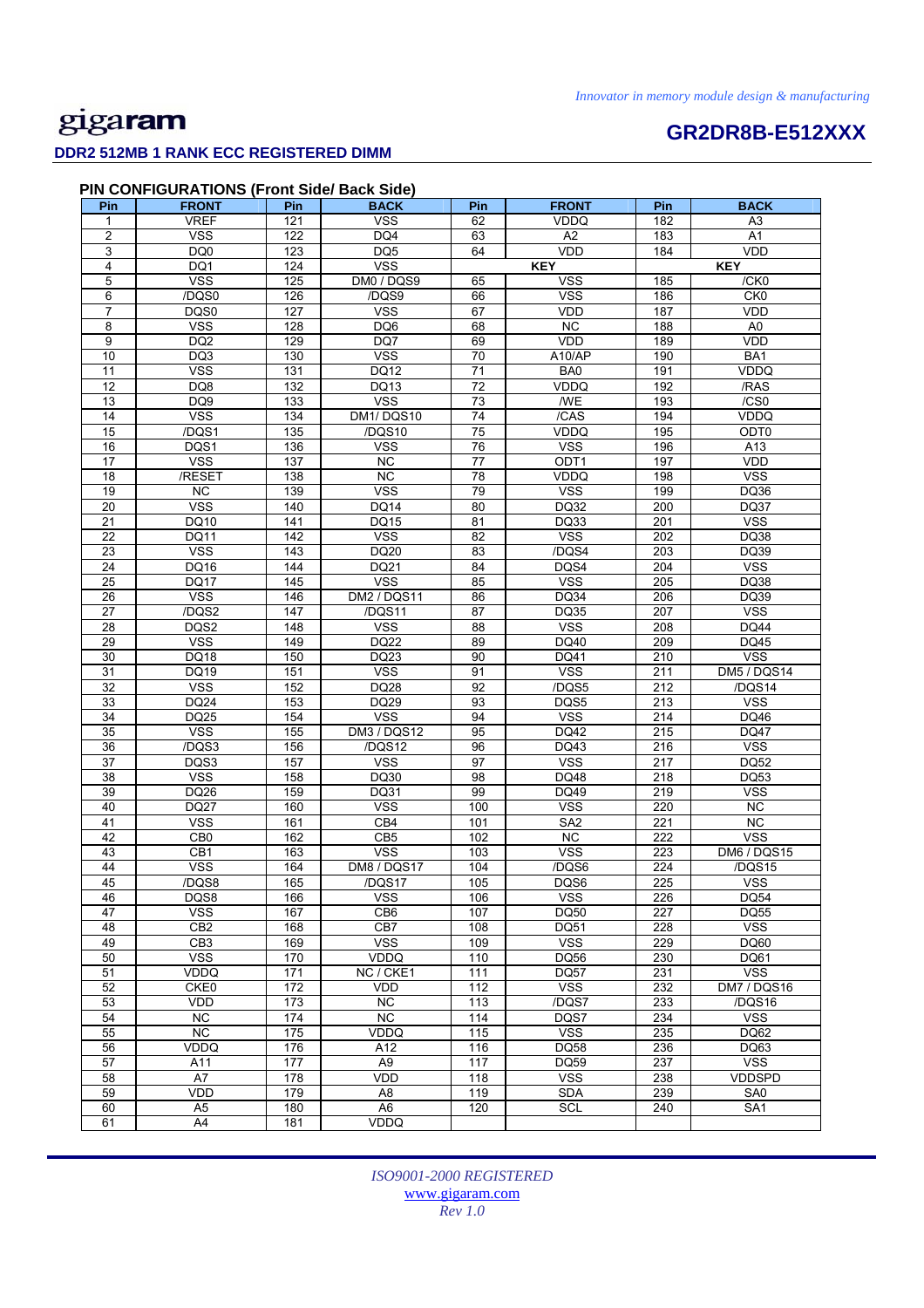# **GR2DR8B-E512XXX**

### **DDR2 512MB 1 RANK ECC REGISTERED DIMM**

### **INPUT/OUTPUT FUNCTIONAL DESCRIPTION**

| <b>Symbol</b>             | <b>Type</b> | <b>Polarity</b>              | <b>Function</b>                                                                                                                                                                                                                                                                                                                                                                                                                                                                                                                                                                                                                                                                                                  |
|---------------------------|-------------|------------------------------|------------------------------------------------------------------------------------------------------------------------------------------------------------------------------------------------------------------------------------------------------------------------------------------------------------------------------------------------------------------------------------------------------------------------------------------------------------------------------------------------------------------------------------------------------------------------------------------------------------------------------------------------------------------------------------------------------------------|
| CK0, /CK0                 | Input       | Cross point                  | The system clock inputs. All address and command lines are sampled on the<br>cross point of the rising edge of CK and he falling edge of CK*. An on-board<br>DLL circuit is driven from the clock inputs and output timing for read operations<br>is synchronized to the input clock.                                                                                                                                                                                                                                                                                                                                                                                                                            |
| CKE [1:0]                 | Input       | Active High                  | CKE high activates and CKE low deactivates internal signals and device input<br>buffers and output drivers of the SDRAMs. Taking CKE low provides Precharge<br>Power-Down and Self-Refresh operation (all banks idle), or Active Power-Down<br>(row Active in any bank).                                                                                                                                                                                                                                                                                                                                                                                                                                         |
| /CS [1:0]                 | Input       | <b>Active Low</b>            | Enables the associated SDRAM command decoder when low and disables<br>decoder when high. When decoder is disabled, new commands are ignored and<br>previous operations continue. The input signals also disable all outputs (except<br>CKE and ODT) of the register(s) on the DIMM when both inputs are high. When<br>both CS*[1:0] are high, all register outputs (except CK, ODT and Chip select)<br>remain in the previous state.                                                                                                                                                                                                                                                                             |
| ODT [1:0]                 | Input       | Active High                  | On-Die Termination control signals                                                                                                                                                                                                                                                                                                                                                                                                                                                                                                                                                                                                                                                                               |
| /RAS,<br>/CAS, /WE        | Input       | <b>Active Low</b>            | When sampled at the positive edge of the clock, RAS*, CAS* and WE* define<br>the operation to be executed by the SDRAM.                                                                                                                                                                                                                                                                                                                                                                                                                                                                                                                                                                                          |
| DM [8:0]                  | Input       | <b>Active High</b>           | Masks write data when high, issued concurrently with input data.                                                                                                                                                                                                                                                                                                                                                                                                                                                                                                                                                                                                                                                 |
| BA [2:0]                  | Input       |                              | Selects which internal SDRAM memory bank is activated                                                                                                                                                                                                                                                                                                                                                                                                                                                                                                                                                                                                                                                            |
| A [13:0]                  | Input       |                              | During Bank Activate command cycle, Address defines the row address. During<br>a Read or Write command cycle, Address defines the column address. In<br>addition to the column address, A10 (=AP) is used to invoke Auto-Precharge<br>operation at the end of the burst read or write cycle. If AP is high, Auto<br>Precharge is selected and BA[1:0] defines the bank to be precharged. If AP is<br>low, Auto-Precharge is disabled. During a Precharge command cycle, AP is<br>used in conjunction with BA[1:0] to control which bank(s) to precharge. If AP is<br>high, all banks will be precharged regardless of the state of BA[1:0]. If AP is low,<br>BA[1:0] are used to define which bank to precharge. |
| DQ [63:0],<br>CB [7:0]    | $II$        |                              | Data and Check Bit Input/Output pins.                                                                                                                                                                                                                                                                                                                                                                                                                                                                                                                                                                                                                                                                            |
| DQS [17:0]<br>/DQS[17:0]  | $UO$        | Cross point                  | The data strobes, associated with one data byte, source with data transfer. In<br>Write mode, the data strobe is sourced by the controller and is centered in the<br>data window. In Read mode the data strobe is sources by the DDR2 SDRAM<br>and is sent at the leading edge of the data window. DQS* signals are<br>complements, and timing is relative to the crosspoint of respective DQS and<br>DQS*. If the module is to be operated in single ended strobe mode, all DQS*<br>signals must be tied on the system board to VSS and DDR2 SDRAM mode<br>registers programmed appropriately.                                                                                                                  |
| SA [2:0]                  | Input       |                              | These signals are tied at the system planar to either VSS or VDDSPD to<br>configure the serial SPD EEPROM address range                                                                                                                                                                                                                                                                                                                                                                                                                                                                                                                                                                                          |
| <b>SDA</b>                | I/O         |                              | This bidirectional pin is used to transfer data into and out of the SPD EEPROM.<br>A resistor maybe connected from the SDA bus line to VDDSPD on the system<br>planar to act as a pull-up.                                                                                                                                                                                                                                                                                                                                                                                                                                                                                                                       |
| SCL                       | Input       |                              | This signal is used to clock data into the SPD EEPROM. A resistor maybe<br>connected from the SCL bus line to VDDSPD on the system planar to act as a<br>pull-up.                                                                                                                                                                                                                                                                                                                                                                                                                                                                                                                                                |
| /RESET                    | Input       |                              | The /RESET pin is connected to the RST* pin on the register and to the OE pin<br>on the PLL. When low, all register outputs will be driven low and the PLL clocks<br>to the DRAMs and the register(s) will be set to low level. The PLL will remain<br>synchronized with the input clock.                                                                                                                                                                                                                                                                                                                                                                                                                        |
| $V_{DD}$ , $V_{SS}$       | Supply      | $\blacksquare$               | Power and ground for the DDR SDRAM input buffers and core logic.                                                                                                                                                                                                                                                                                                                                                                                                                                                                                                                                                                                                                                                 |
| <b>VREF</b>               | Supply      | $\qquad \qquad \blacksquare$ | Reference voltage for the SSTL-18 inputs.                                                                                                                                                                                                                                                                                                                                                                                                                                                                                                                                                                                                                                                                        |
| <b>V</b> <sub>DDSPD</sub> | Supply      |                              | Serial EEPROM positive power supply, wired to a separated power pin at the<br>connector which supports from 1.7 Volt to 3.6 Volt.                                                                                                                                                                                                                                                                                                                                                                                                                                                                                                                                                                                |

*ISO9001-2000 REGISTERED*  www.gigaram.com *Rev 1.0*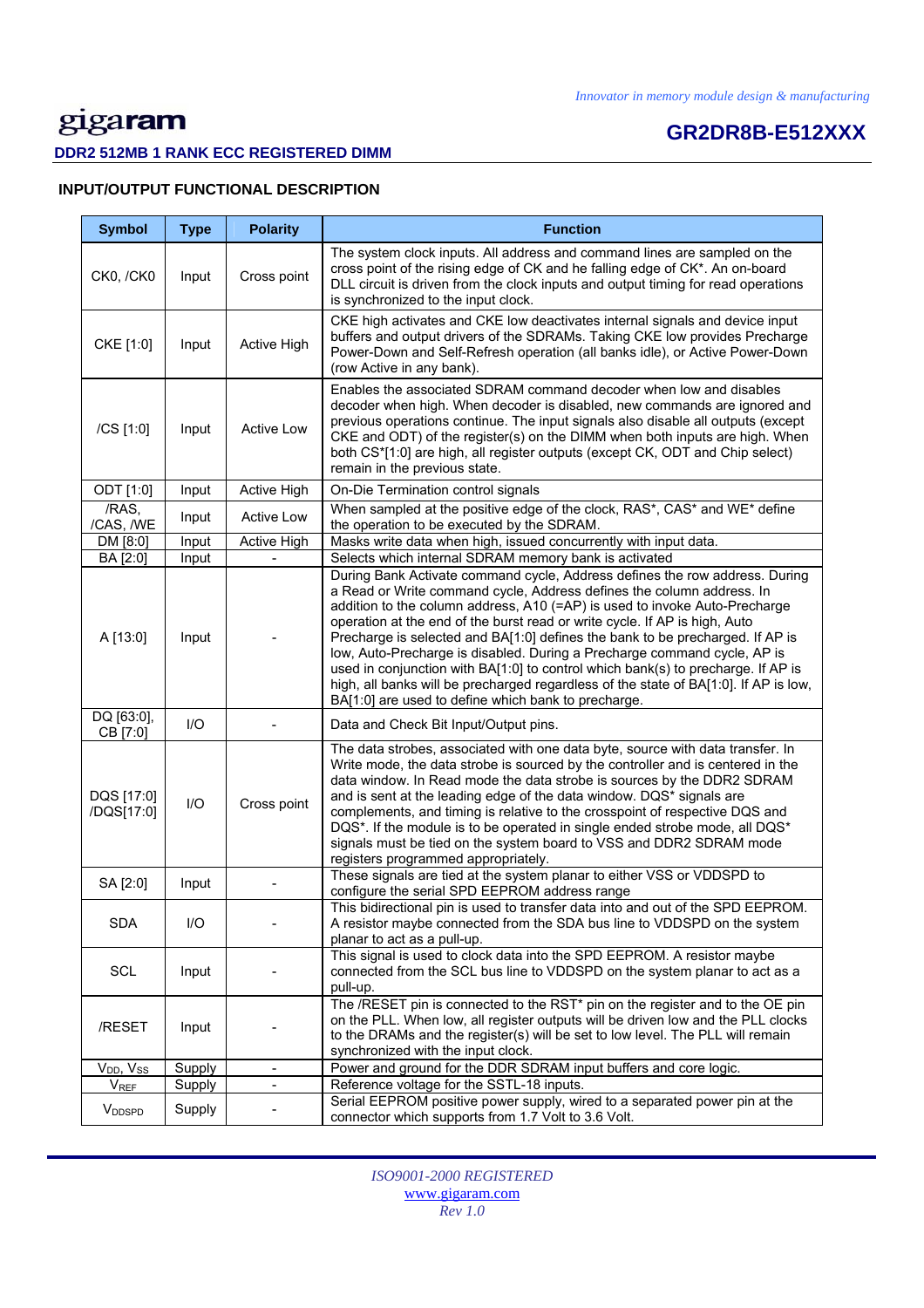## gigaram

### **GR2DR8B-E512XXX**

### **DDR2 512MB 1 RANK ECC REGISTERED DIMM**

### **FUNCTIONAL BLOCK DIAGRAM**



*ISO9001-2000 REGISTERED*  www.gigaram.com *Rev 1.0*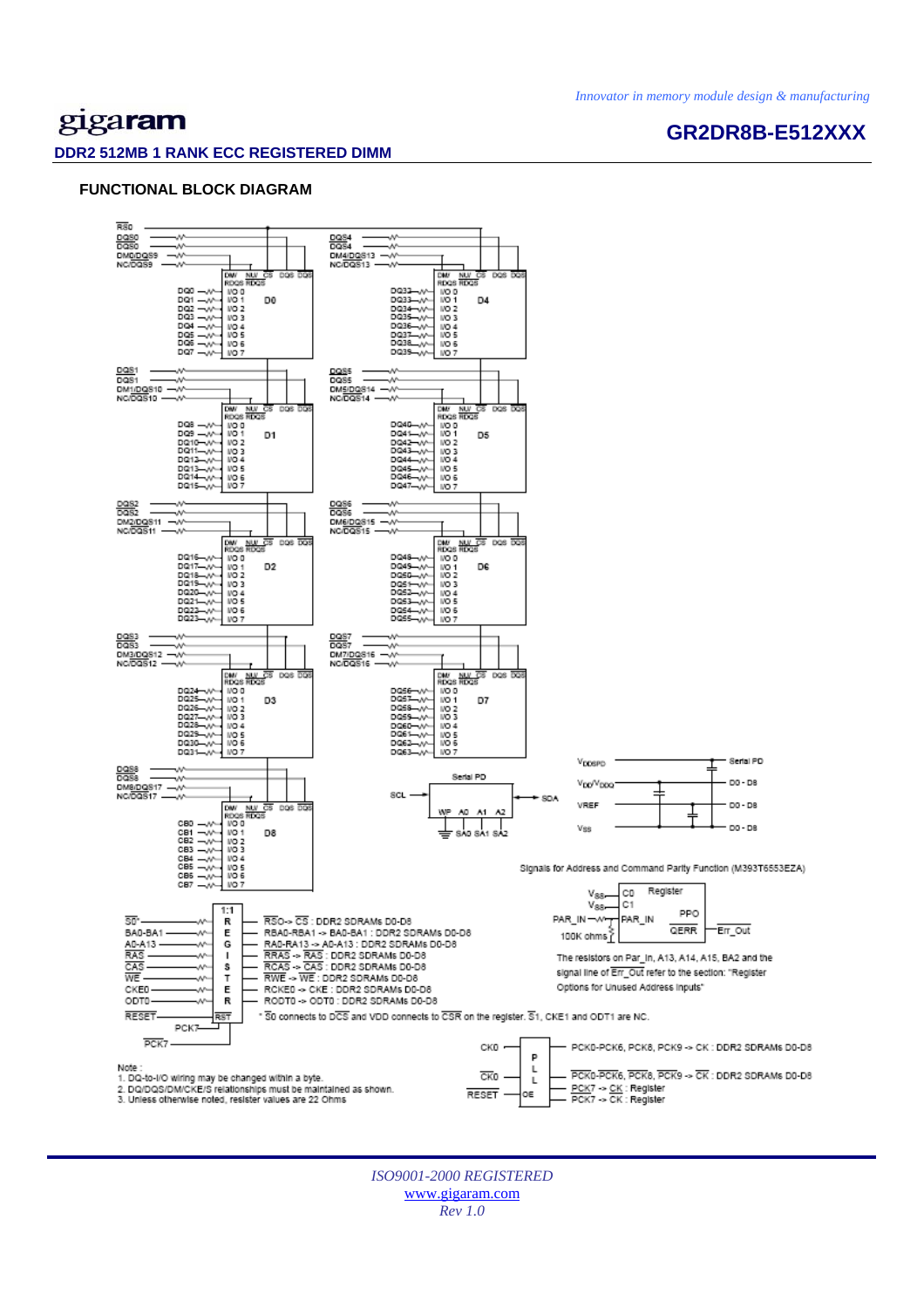## <u>gig</u>aram

### **DDR2 512MB 1 RANK ECC REGISTERED DIMM**

## **GR2DR8B-E512XXX**

### **ABSOLUTE MAXIMUM DC RATINGS**

| <b>Parameter</b>                                       |                      | <b>Limit Values</b> | Unit   |              |
|--------------------------------------------------------|----------------------|---------------------|--------|--------------|
|                                                        | <b>Symbol</b>        | Min.                | Max.   |              |
| Voltage on any pins relative to Vss                    | $V_{IN}$ , $V_{OUT}$ | $-0.5$              | 2.3    |              |
| Voltage on V <sub>DD</sub> relative to V <sub>SS</sub> | V <sub>DD</sub>      | $-1.0$              | 2.3    |              |
| Voltage on $V_{DDQ}$ relative to $V_{SS}$              | V <sub>DDQ</sub>     | $-0.5$              | 2.3    |              |
| Storage temperature range                              | T <sub>STG</sub>     | -55                 | $+100$ | $^{\circ}$ C |

 Stresses greater than those listed under "Absolute Maximum Ratings" may cause permanent to the device. This is a stress rating only and functional operation of the device at these or any other conditions above those indicated in the operational sections of this specification is not implied. Exposure to absolute maximum rating conditions for extended periods may affect reliability.

### **OPERATING TEMPERATURE RANGE**

| <b>Parameter</b>                                  |                  |      | <b>Limit Values</b> | Unit           | <b>Notes</b> |  |
|---------------------------------------------------|------------------|------|---------------------|----------------|--------------|--|
|                                                   | <b>Symbol</b>    | Min. | Max.                |                |              |  |
| DIMM Module Operating Temperature Range (ambient) | T <sub>OPR</sub> |      | $+55$               | $^{\circ}$ C   |              |  |
| DRAM Component Case Temperature Range             | <b>CASE</b>      |      | $+95$               | $\circ$ $\sim$ | 1 - 4        |  |

1. DRAM Component Case Temperature is the surface temperature in the center on the top side of any of the DRAMs. For measurement conditions, please refer to the JEDEC document JESD51-2.

2. Within the DRAM Component Case Temperature range all DRAM specification will be supported.

3. Above 85 º C DRAM case temperature the Auto-Refresh command interval has to be reduced to tREF1= 3.9us.

4. Self-Refresh period is hard-coded in the DRAMs and therefore it is imperative that the system ensures the DRAM is below 85 º C case temperature before initiating self-refresh operation.

### Parameter Symbol **Definit Values**<br>Min. Norm. Max. **Unit Notes**  Device Supply Voltage  $V_{DD}$   $V_{DD}$  1.7  $1.8$  1.8 1.9 V Output Supply Voltage VDDQ 1.7 1.8 1.9 V 1) Input Reference Voltage  $V_{REF}$  0.49 x V<sub>DDQ</sub> 0.5 x V<sub>DDQ</sub> 0.51 x V<sub>DDQ</sub> V 2) EEPROM Supply Voltage VDDSPD 1.7 - 3.6 V DC Input Logic High  $V_{\text{H(DC)}}$   $V_{\text{REF}}$  + 0.125  $\vert$  -  $V_{\text{DDQ}}$  + 0.3  $\vert$  V DC Input Logic Low  $V_{IL(DC)}$   $-0.30$   $-V_{REF} - 0.125$  V In/Output Leakage Current |  $I_L$  | -5 | - | 5 | uA | 3)

### **AC & DC OPERATING CONDITIONS**

Under all conditions,  $V_{DDQ}$  must be less than or equal to VDD

2. Peak to peak AC noise on V<sub>REF</sub> may not exceed  $\pm$  2% V<sub>REF (DC)</sub>. V<sub>REF</sub> is also expected to track noise variations in V<sub>DDQ</sub>.

3. For any pin on the DIMM connector under test input of 0  $V \leq V_{IN} \leq V_{DDQ} + 0.3V$ .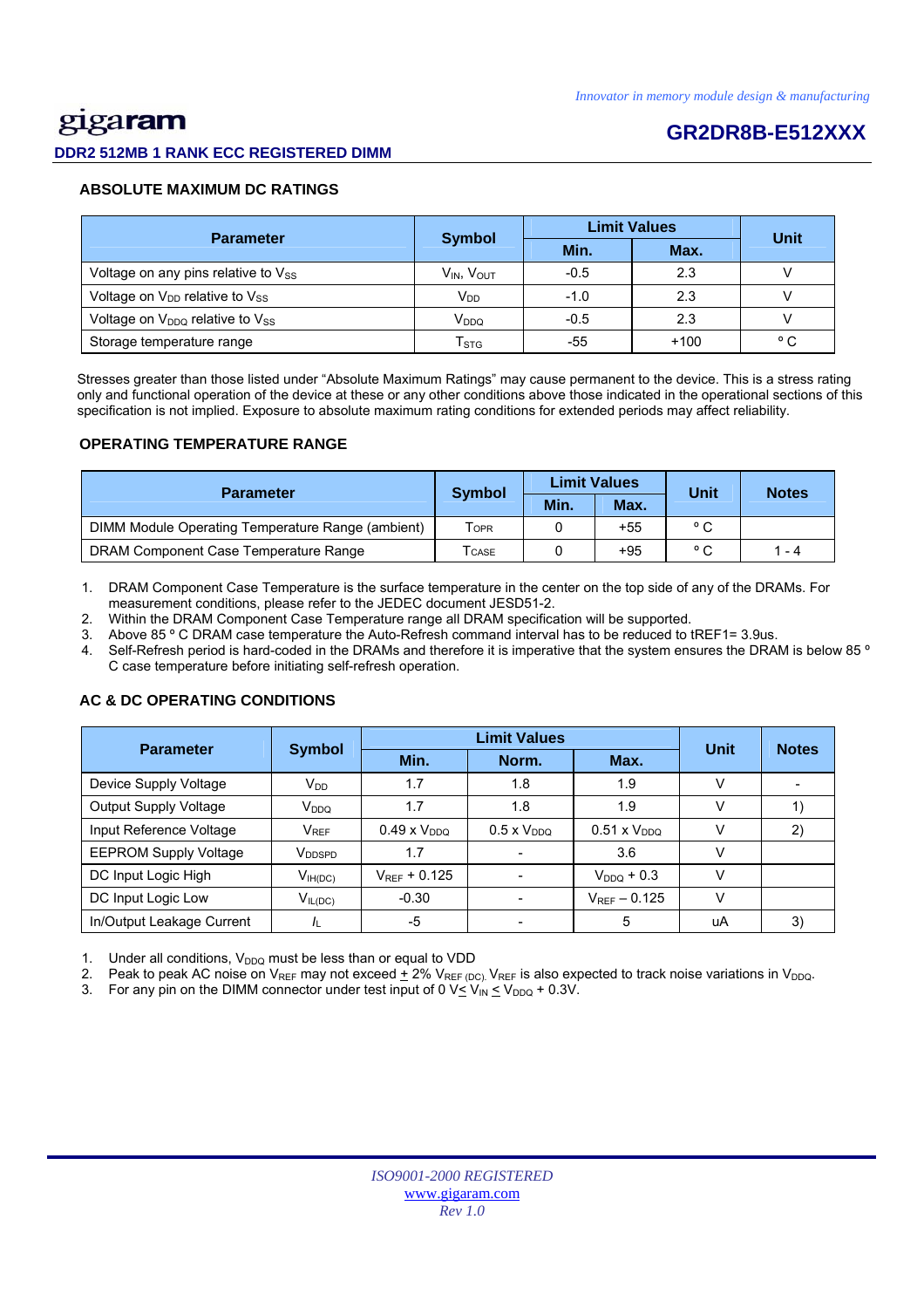### **DDR2 512MB 1 RANK ECC REGISTERED DIMM**

# **CONSERVISTION CONSERVERSIZE CONSERVERS**<br> **GR2DR8B-E512XXX**

### *I***<sub>DD</sub> SPECIFICATION**

| <b>Symbol</b>              | DDR2-800@CL=6 | DDR2-667@CL=5 | DDR2-533@CL=4 | DDR2-400@CL=3 | <b>Unit</b> | <b>Note</b>    |
|----------------------------|---------------|---------------|---------------|---------------|-------------|----------------|
| I <sub>DD0</sub>           | 4950          | 1760          | 1615          | 1470          | mA          | 2              |
| I <sub>DD1</sub>           | 2120          | 1920          | 1765          | 1610          | mA          | $\overline{2}$ |
| $I_{DD2P}$                 | 910           | 850           | 790           | 730           | mA          | 3              |
| $I_{DD2Q}$                 | 1520          | 1430          | 1340          | 1160          | mA          | 3              |
| $I_{DD2N}$                 | 1470          | 1310          | 1240          | 1080          | mA          | 3              |
| $I$ <sub>DD3P(F)</sub>     | 1540          | 1350          | 1160          | 1060          | mA          | 3              |
| $I_{DD3P(S)}$              | 1024          | 954           | 854           | 754           | mA          | 3              |
| <b>I</b> DD3N              | 1595          | 1435          | 1365          | 1205          | mA          | 3              |
| <b>I</b> DD <sub>4</sub> W | 2675          | 2360          | 2135          | 1820          | mA          | 2              |
| I <sub>DD4R</sub>          | 2905          | 2480          | 2145          | 1855          | mA          | 2              |
| $I_{\text{DDB}}$           | 2945          | 2705          | 2510          | 2270          | mA          | 3              |
| I <sub>DD6</sub>           | 270           | 270           | 270           | 270           | mA          | 3              |
| I <sub>DD7</sub>           | 4180          | 3795          | 3455          | 3070          | mA          | $\overline{2}$ |

### **Notes**:

1. Calculated values from component data. ODT disabled. IDD1, IDD4R, and IDD7 are defined with the outputs disabled. Currents includes Registers and PLL.

2. The other rank is in IDD2P Precharge Power-Down Standby Current mode

3. Both ranks are in the same IDD current mode.

### **SPEED BINS & CL, tRCD, tRP, tRC and tRAS for CORRESPONDING BIN**

| <b>Speed</b>             |            | <b>DDR2-800</b>          |                          | <b>DDR2-667</b> | <b>DDR2-533</b>          |            | <b>DDR2-400</b>          | <b>Unit</b> |    |
|--------------------------|------------|--------------------------|--------------------------|-----------------|--------------------------|------------|--------------------------|-------------|----|
| <b>Bin (CL-tRCD-tRP)</b> |            | $6 - 6 - 6$              | $5 - 5 - 5$              |                 | $4 - 4 - 4$              |            | $3 - 3 - 3$              |             |    |
| <b>Parameter</b>         | <b>Min</b> | <b>Max</b>               | <b>Min</b>               | <b>Max</b>      | <b>Min</b>               | <b>Max</b> | <b>Min</b>               | <b>Max</b>  |    |
| tCK, CL=3                | -          |                          | 5                        | 8               | 5                        | 8          | 5                        | 8           | ns |
| tCK, CL=4                | 3.75       | 8                        | 3.75                     | 8               | 3.75                     | 8          | 5                        | 8           | ns |
| tCK, CL=5                | 3          | 8                        | 3                        | 8               | 3.75                     | 8          | $\overline{\phantom{0}}$ |             | ns |
| tCK, CL=6                | 2.5        | 8                        | $\overline{\phantom{0}}$ |                 | $\overline{\phantom{0}}$ |            | -                        |             | ns |
| tRCD                     | 15         | $\overline{\phantom{0}}$ | 15                       | -               | 15                       |            | 15                       |             | ns |
| tRP                      | 15         |                          | 15                       |                 | 15                       |            | 15                       |             | ns |
| tRC                      | 60         |                          | 60                       |                 | 60                       |            | 55                       |             | ns |
| tRAS                     | 45         | 70000                    | 45                       | 70000           | 45                       | 70000      | 40                       | 70000       | ns |